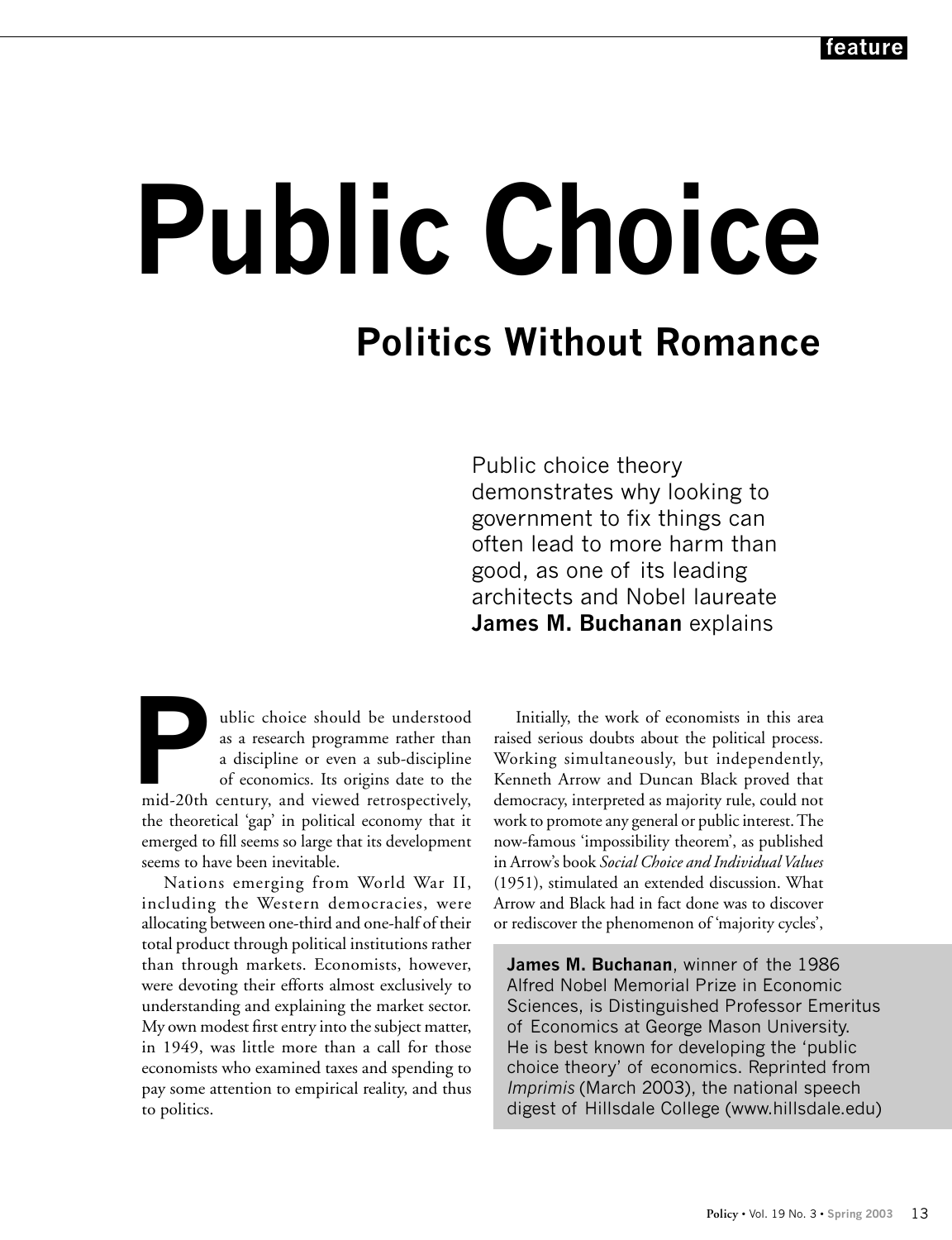### My concern, then and later, was the prevention of discrimination against minorities rather than the stability of political outcomes.

whereby election results rotate in continuous cycles with no equilibrium or stopping point. The suggestion of this analysis was that majoritarian democracy is inherently unstable.

I entered this discussion with a generalised critique of the analysis generated by the Arrow-Black approach. Aren't 'majority cycles' the most desirable outcome of a democratic process? After all, any attainment of political equilibrium via majority rule would amount to the permanent imposition of the majority's will on the outvoted minority. Would not a guaranteed rotation of outcomes be preferable, enabling the members of the minority in one round of voting to come back in subsequent rounds and ascend to majority membership? My concern, then and later, was the prevention of discrimination against minorities rather than stability of political outcomes. The question, from an economist's perspective, was how to obtain a combination of efficiency and justice under majority rule.

#### **Wicksell's insight**

The great Swedish economist Knut Wicksell was the most important of all precursory figures in public choice. In his dissertation, published in 1896, he was concerned about both the injustice and the inefficiency resulting from unfettered majority rule in parliamentary assemblies. Majority rule seemed quite likely to impose net costs or damages on large segments of the citizen or taxpayer group. Why should members of such minorities, facing discrimination, lend their support to democratic political structures? Unless all groups can benefit from the ultimate exchange with government, how can overall stability be maintained?

These considerations led Wicksell to question the efficacy of majority rule itself. His solution to the problem was to propose that majority rule be modified in the direction of unanimity. If the agreement of all persons in the voting group is required to implement collective action, it would guarantee that all persons secure net gains and, further, that the approved actions would yield benefits in excess of costs. Of course, Wicksell recognised that, if applied in a literal voting setting, a requirement of unanimity would produce stalemate. To recognise this, however, does not diminish the value of the unanimity rule as a benchmark for comparative evaluation. In suggestions for practical constitutional reforms, Wicksell supported changes in voting rules from simple to qualified or super majorities, for example, a requirement of five-sixths approval for collective proposals.

In their analyses, Black and Arrow had assumed, more or less implicitly, that the choices to be voted on exist prior to, and outside of, the decisionmaking process itself. Wicksell understood the error in this assumption, although he did not recognise the importance of this insight. Neither did Gordon Tullock, who wrote a seminal paper in 1959 using the example of farmer voters, each of whom wants to have his local road repaired with costs borne by the whole community. Tullock showed that majority rule allows for coalitions of such farmers to generate election results that impose unjust costs on the whole community while producing inefficiently large outlays on local roads.

If majority rule produces unjust and inefficient outcomes, and if political stability is secured only by discrimination against minorities, how can democracy, as the organising principle for political structure, possibly claim normative legitimacy? Wicksell's criterion for achieving justice and efficiency in collective action—the shift from majority rule toward unanimity—seems institutionally impractical. But without some such reform, how could taxpayers be assured that their participation in the democracy would yield net benefits?

#### **Constitutional economics**

In implicit response to these questions, Tullock and I commenced to work on what was to become *The Calculus of Consent*, published in 1962. The central contribution of this book was to identify a twolevel structure of collective decision-making. We distinguished between 'ordinary politics', consisting of decisions made in legislative assemblies, and 'constitutional politics', consisting of decisions made about the rules for ordinary politics.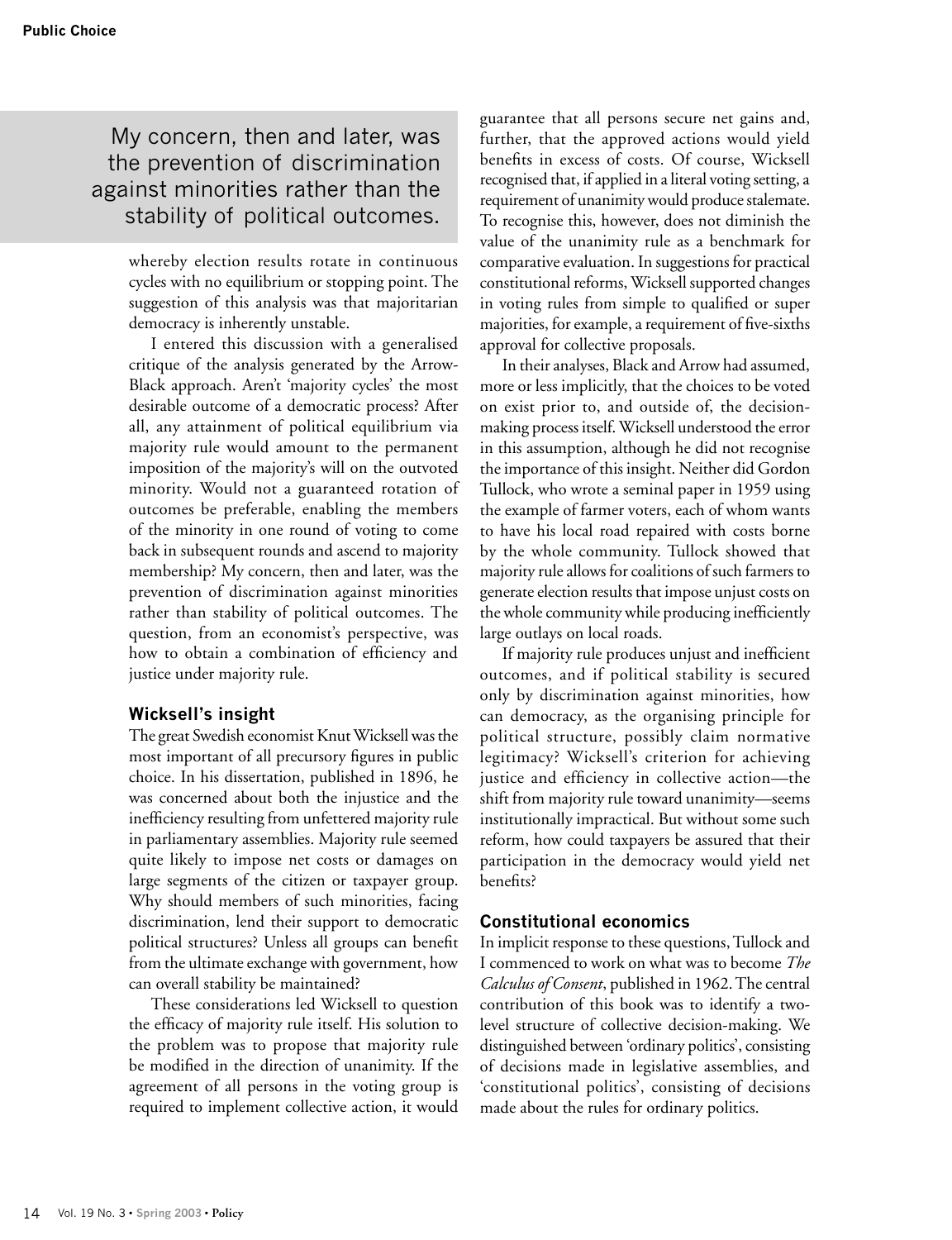We were not, of course, inventing this distinction. Both in legal theory and in practice, constitutional law had long been distinguished from statute law. What we did was to bring this distinction into economic analysis. Doing so allowed us to answer the questions posed previously: From the perspective of both justice and efficiency, majority rule may safely be allowed to operate in the realm of ordinary politics provided that there is generalised consensus on the constitution, or on the rules that define and limit what can be done through ordinary politics. It is in arriving at this constitutional framework where Wicksell's idea of requiring unanimity—or at least super majorities may be practically incorporated.

In a sense, the analysis in our book could have been interpreted as a formalisation of the structure that James Madison and his colleagues had in mind when they constructed the American Constitution. At the least, it offered a substantive criticism of the then-dominant elevation of unfettered majority rule to sacrosanct status in political science.

Our book was widely well received, which prompted Tullock and me, who were then at the University of Virginia, to initiate and organise a small research conference in April 1963. We brought together economists, political scientists, sociologists and scholars from other disciplines, all of whom were engaged in research outside the boundaries of their disciplines. The discussion was sufficiently stimulating to motivate the formation of an organisation which we first called the Committee on Non-Market Decision-Making, and to initiate plans for a journal to be called Papers on Non-Market Decision-Making.

We were unhappy with these awkward labels, and after several meetings there emerged the new name 'public choice', both for the organisation and the journal. In this way the Public Choice Society and the journal *Public Choice* came into being. Both have proved to be quite successful as institutional embodiments of the research programme, and sister organisations and journals have since been set up in Europe and Asia.

**M**any sub-programmes have emerged from the umbrella of public choice. One in particular deserves mention—'rent seeking', a subprogramme initiated in a paper by Tullock in 1967,

and christened with this title by Anne Krueger in 1974. Its central idea emerges from the natural mindset of the economist, whose understanding and explanation of human interaction depends critically on predictable responses to measurable incentives. In essence, it extends the idea of the profit motive from the economic sphere to the sphere of collective action. It presupposes that if there is value to be gained through politics, persons will invest resources in efforts to capture this value. It also demonstrates how this investment is wasteful in an aggregate-value sense.

Tullock's early treatment of rent seeking was concentrated on monopoly, tariffs and theft, but the list could be almost indefinitely expanded. If the government is empowered to grant monopoly rights or tariff protection to one group, at the expense of the general public or of designated losers, it follows that potential beneficiaries will compete for the prize. And since only one group can be rewarded, the resources invested by other groups—which could have been used to produce valued goods and services—are wasted. Given this basic insight, much of modern politics can be understood as rent-seeking activity. Pork-barrel politics is only the most obvious example. Much of the growth of the bureaucratic or regulatory sector of government

If the government is empowered to grant monopoly rights or tariff protection to one group, at the expense of the general public or designated losers, it follows that potential beneficiaries will compete for the prize.

can best be explained in terms of the competition between political agents for constituency support through the use of promises of discriminatory transfers of wealth.

As noted, the primary contribution of *The Calculus of Consent* was to distinguish two levels of collective action, ordinary or day-to-day politics and constitutional politics. Indeed, the subtitle of that book was 'Logical Foundations of Constitutional Democracy'. Clearly, political action takes place at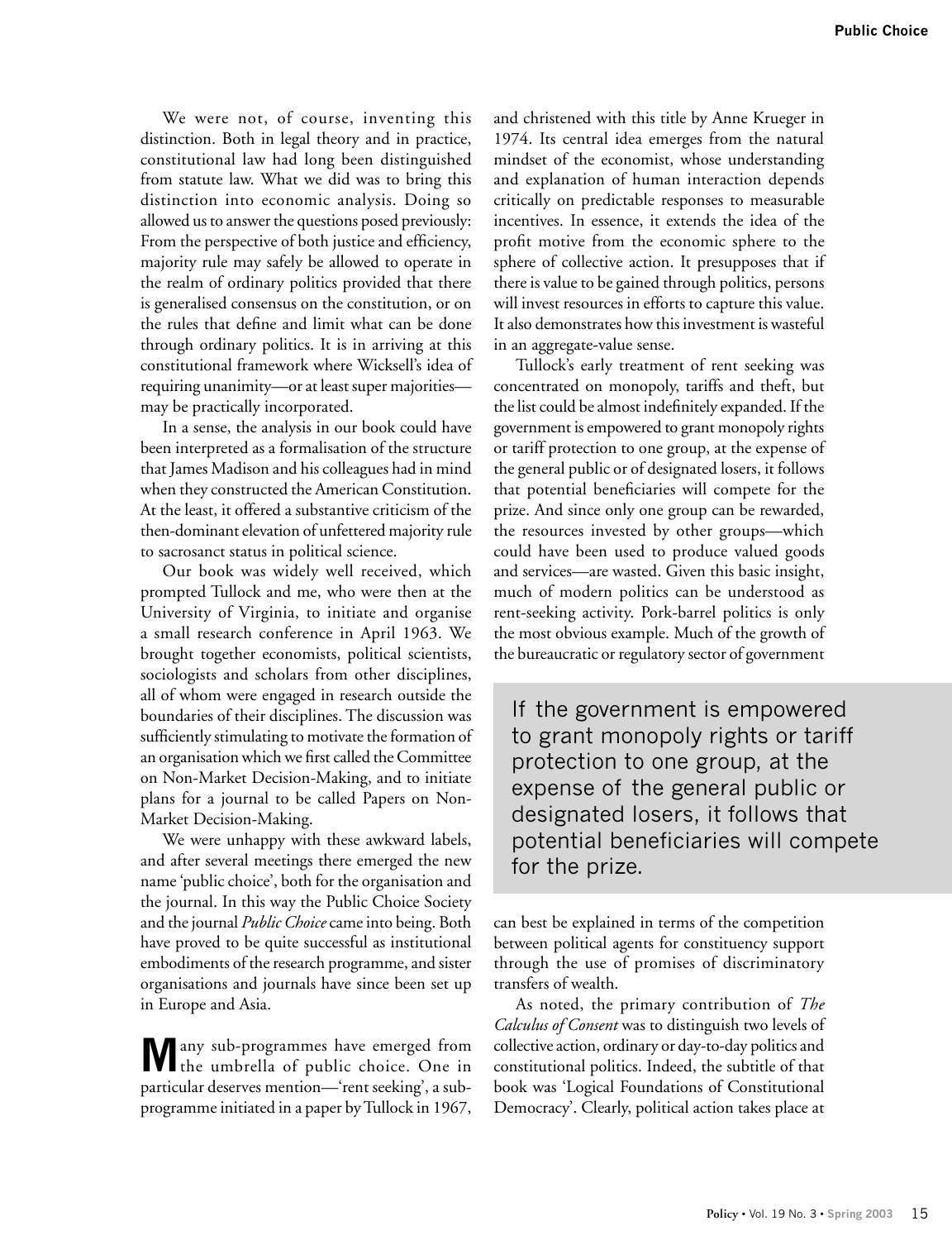two distinct levels, one within the existing set of rules or constitution, the other establishing the rules or constitution that impose limits on subsequent actions.

Only recently have economists broken away from the presumption that constraints on choices are always imposed from the outside. Recent research has involved the choice of constraints, even on the behavior of persons in non-collective settings, for instance, with regard to drug or gambling addiction. But even beyond that, what I have called the 'constitutional way of thinking' shifts attention to the framework rules of political order—the rules that secure consensus among members of the body politic. It is at this level that individuals calculate their terms of exchange with the state or with political authority. They may well calculate that they are better off for their membership in the constitutional order, even while assessing the impact of ordinary political actions to be contrary to their interests.

A somewhat loose way of putting this is to say that in a constitutional democracy, persons owe loyalty to the constitution rather than to the government. I have long argued that on precisely this point, American public attitudes are quite different from those in Europe.

 In a constitutional democracy, persons owe loyalty to the constitution rather than to the government. On precisely this point, American public attitudes are quite different from those in Europe.

#### **Objections to public choice**

There is a familiar criticism of public choice theory to the effect that it is ideologically biased. In comparing and analysing alternative sets of constitutional rules, both those in existence and those that might be introduced prospectively, how does public choice theory, as such, remain neutral in the scientific sense?

Here it is necessary to appreciate the prevailing mindset of social scientists and philosophers at the midpoint of the 20th century when public choice arose. The socialist ideology was pervasive, and was supported by the allegedly neutral research programme called 'theoretical welfare economics', which concentrated on identifying the failures of observed markets to meet idealised standards. In sum, this branch of inquiry offered theories of market failure. But failure in comparison with what? The implicit presumption was always that politicised corrections for market failures would work perfectly. In other words, market failures were set against an idealised politics.

Public choice then came along and provided analyses of the behavior of persons acting politically, whether voters, politicians or bureaucrats. These analyses exposed the essentially false comparisons that were then informing so much of both scientific and public opinion. In a very real sense, public choice became a set of theories of governmental failures, as an offset to the theories of market failures that had previously emerged from theoretical welfare economics. Or, as I put it in the title of a lecture in Vienna in 1978, public choice may be summarised by the three-word description, 'politics without romance'.

The public choice research programme is better seen as a correction of the scientific record than as the introduction of an anti-governmental ideology. Regardless of any ideological bias, exposure to public choice analysis necessarily brings a more critical attitude toward politicised nostrums to alleged socioeconomic problems. Public choice almost literally forces the critic to be pragmatic in comparing alternative constitutional arrangements, disallowing any presumption that bureaucratic corrections for market failures will accomplish the desired objectives.

**A**more provocative criticism of public choice centres on the claim that it is immoral. The source of this charge lies in the application to politics of the assumption that individuals in the marketplace behave in a self-interested way. More specifically, economic models of behaviour include net wealth, an externally measurable variable, as an important 'good' that individuals seek to maximise. The moral condemnation of public choice is centred on the presumed transference of this element of economic theory to political analysis. Critics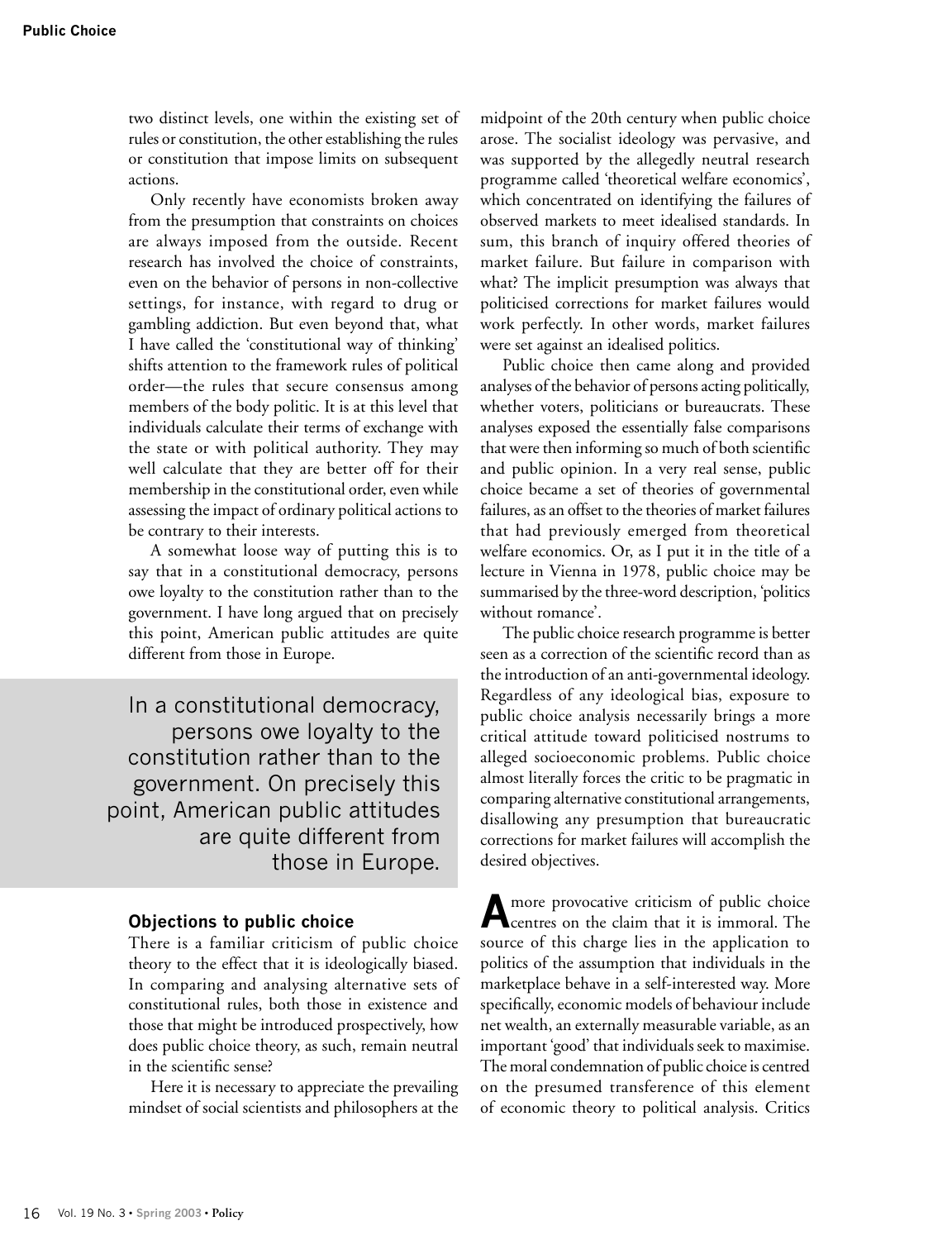argue that people acting politically —for example, as voters or as legislators—do not behave as they do in markets. Individuals are differently motivated when they are choosing 'for the public' rather than for themselves in private choice capacities. Or so the criticism runs.

At base, this criticism stems from a misunderstanding that may have been fostered by the failure of economists to acknowledge the limits of their efforts. The economic model of behaviour, even if restricted to market activity, should never be taken to provide the be-all and end-all of scientific explanation. Persons act from many motives, and the economic model concentrates attention only on one of the many possible forces behind actions. Economists do, of course, presume that the 'goods' they employ in their models for predicting behaviour are relatively important. And in fact, the hypothesis that promised shifts in net wealth modify political behaviour in predictable ways has not been readily falsifiable empirically.

Public choice, as an inclusive research programme, incorporates the presumption that persons do not readily become economic eunuchs as they shift from market to political participation. Those who respond predictably to ordinary incentives in the marketplace do not fail to respond at all when they act as citizens. The public choice theorist should, of course, acknowledge that the strength and predictive power of the strict economic model of behaviour is somewhat mitigated as the shift is made from private market to collective choice. Persons in political roles may, indeed, act to a degree in terms of what they consider to be the general interest. Such acknowledgment does not, however, in any way imply that the basic explanatory model loses all of its predictive potential, or that ordinary incentives no longer matter.

#### **Impact of public choice**

Public choice theory has developed and matured over the course of a full half-century. It is useful to assess the impact and effects of this programme, both on thinking in the scientific community and in the formation of public attitudes. By simple comparison with the climate of opinion in 1950, both the punditry and the public are more critical of politics and politicians, more cynical about the motivations of political action, and less naive

Governments, as observed, were modelled and condemned by Marxists as furthering class interests, but governments which might be installed 'after the revolution', so to speak, would become both omniscient and benevolent.

in thinking that political nostrums offer easy solutions to social problems. And this shift in attitudes extends well beyond the loss of belief in the efficacy of socialism, a loss of belief grounded both in historical regime failures and in the collapse of intellectually idealised structures.

As I noted earlier, when we look back at the scientific and public climates of discussion 50 years ago, the prevailing mindset was socialist in its underlying presupposition that government offered the solution to social problems. But there was a confusing amalgam of Marxism and ideal political theory involved: Governments, as observed, were modelled and condemned by Marxists as furthering class interests, but governments which might be installed 'after the revolution', so to speak, would become both omniscient and benevolent.

In some of their implicit modelling of political behavior aimed at furthering special group or class interests, the Marxists seemed to be closet associates of public choice, even as they rejected methodological individualism. But how was the basic Marxist critique of politics, as observed, to be transformed into the idealised politics of the benevolent and omniscient superstate? This question was simply left glaringly unanswered. And the debates of the 1930s were considered by confused economists of the time to have been won by the socialists rather than by their opponents, Ludwig von Mises and Friedrich Hayek. Both sides, to an extent, neglected the relevance of incentives in motivating human action, including political action.

The structure of ideas that was adduced in support of the emerging Leviathan welfare state was logically flawed and could have been maintained only through long-continued illusion. But, interestingly, the failure, in whole or in part, of the